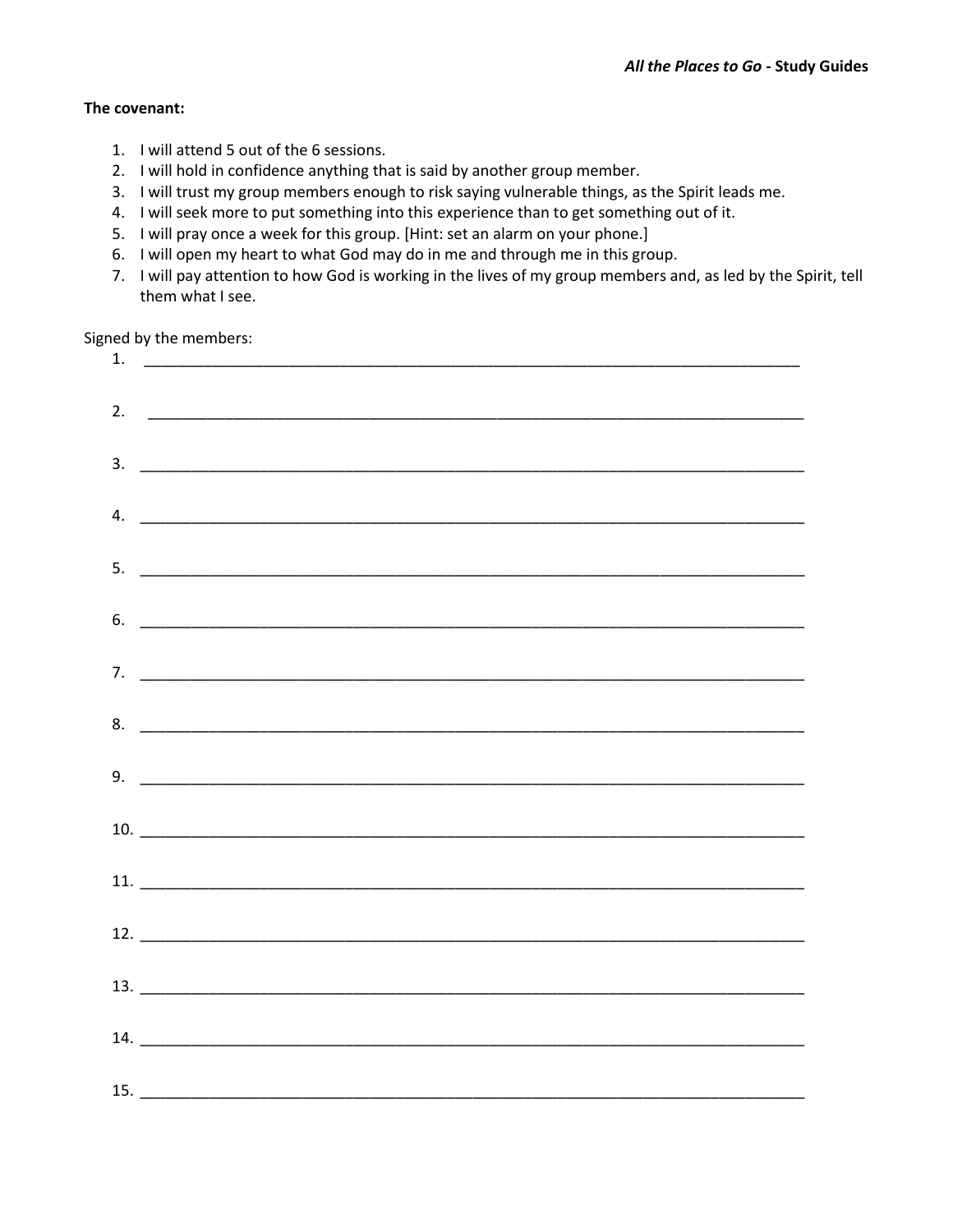# **Session 1: The Open Door**

### **Opening:**

Once everyone has gathered, set a timer for 1 minute of silence.

After 1 minute, read this verse out loud, slowly and clearly.

"Here I am! I stand at the door and knock. If anyone hears my voice and opens the door, I will come in and eat with you and you with me." Revelation 3:20

Enjoy one more minute of silence.

Ask the group to listen to the verse again, and choose one word or phrase that resonates with them, no explanation necessary. Read the verse again:

"Here I am! I stand at the door and knock. If anyone hears my voice and opens the door,

I will come in and eat with you and you with me." Revelation 3:20 Invite the group members to say their word or verse (can go around in a circle). Read this prayer:

Lord Jesus, as we begin this study together, help us to listen when you are knocking. May we have the courage to open the door to you and to invite you in to sit and eat. In your name we pray, Amen.

## **Have one person read aloud this quote from the book:**

"Every morning is an open door; every moment can become one. Some of us see doors and seize them, and so life becomes a divine adventure. Some of us shrink back or fail to see. A room with no door is a prison. To fail to embrace the open door is to miss the work God has made for us to do. If we want to experience more of the Spirit of God in our lives, we need to train ourselves to look for and respond to moments of divine opportunity." (*All the Places* p. 18)

### **Discussion**

How do you know that a door is open? List the characteristics we think of for "an open door."

- $\bullet$
- $\bullet$
- 
- $\bullet$
- $\bullet$
- $\bullet$
- 
- $\bullet$
- 
- $\bullet$
- $\bullet$